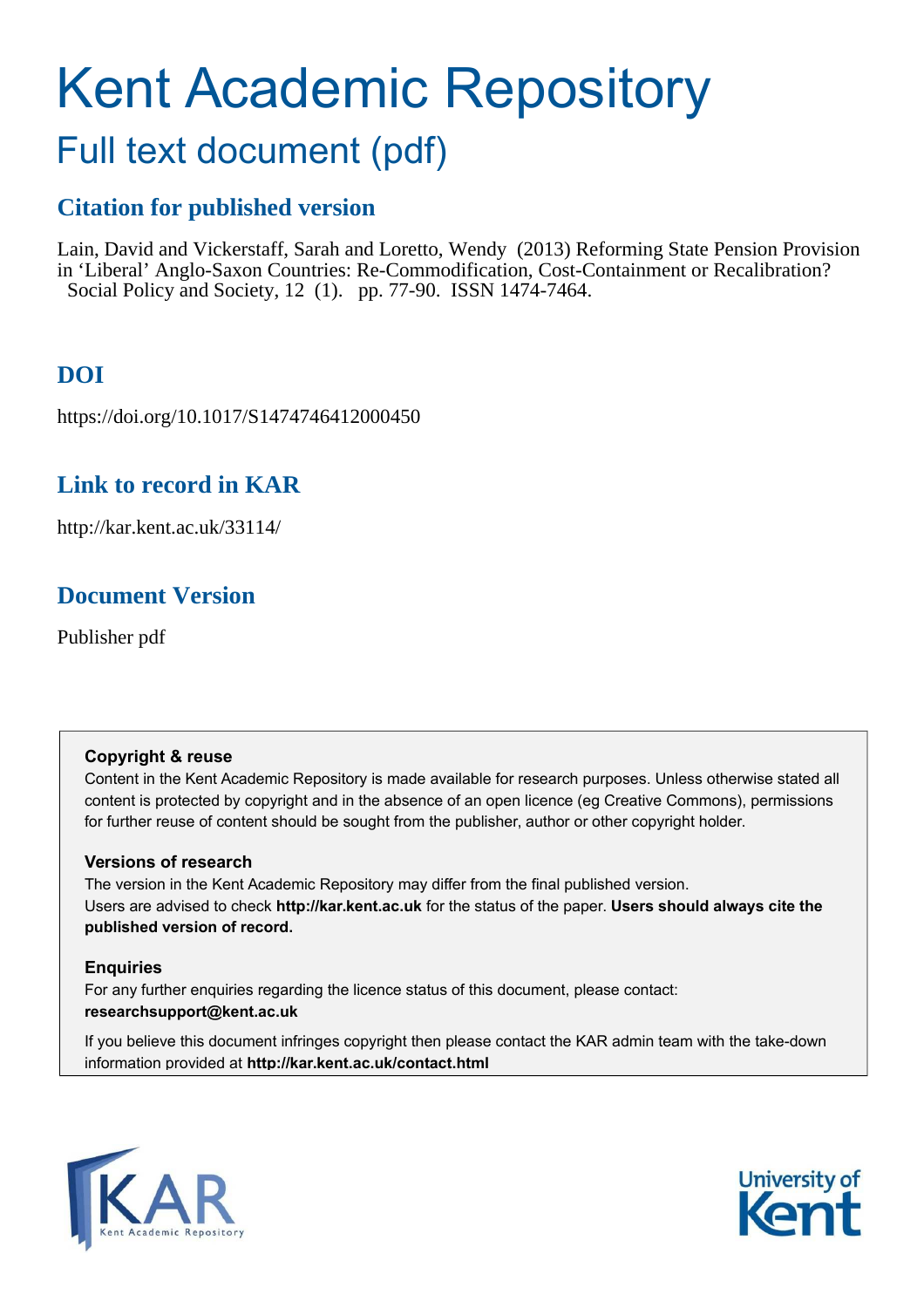### **Social Policy and Society**

http://journals.cambridge.org/SPS

Additional services for **Social Policy and Society:** 

Email alerts: Click here Subscriptions: Click here Commercial reprints: Click here Terms of use : Click here



## **Reforming State Pension Provision in 'Liberal' Anglo-Saxon Countries: Re-Commodification, Cost-Containment** or Recalibration?

David Lain, Sarah Vickerstaff and Wendy Loretto

Social Policy and Society / Volume 12 / Issue 01 / January 2013, pp 77 - 90 DOI: 10.1017/S1474746412000450, Published online: 28 September 2012

**Link to this article:** http://journals.cambridge.org/abstract S1474746412000450

#### **How to cite this article:**

David Lain, Sarah Vickerstaff and Wendy Loretto (2013). Reforming State Pension Provision in 'Liberal' Anglo-Saxon Countries: Re-Commodification, Cost-Containment or Recalibration?. Social Policy and Society, 12, pp 77-90 doi:10.1017/S1474746412000450

**Request Permissions: Click here** 



Downloaded from http://journals.cambridge.org/SPS, IP address: 129.12.11.80 on 25 Jan 2013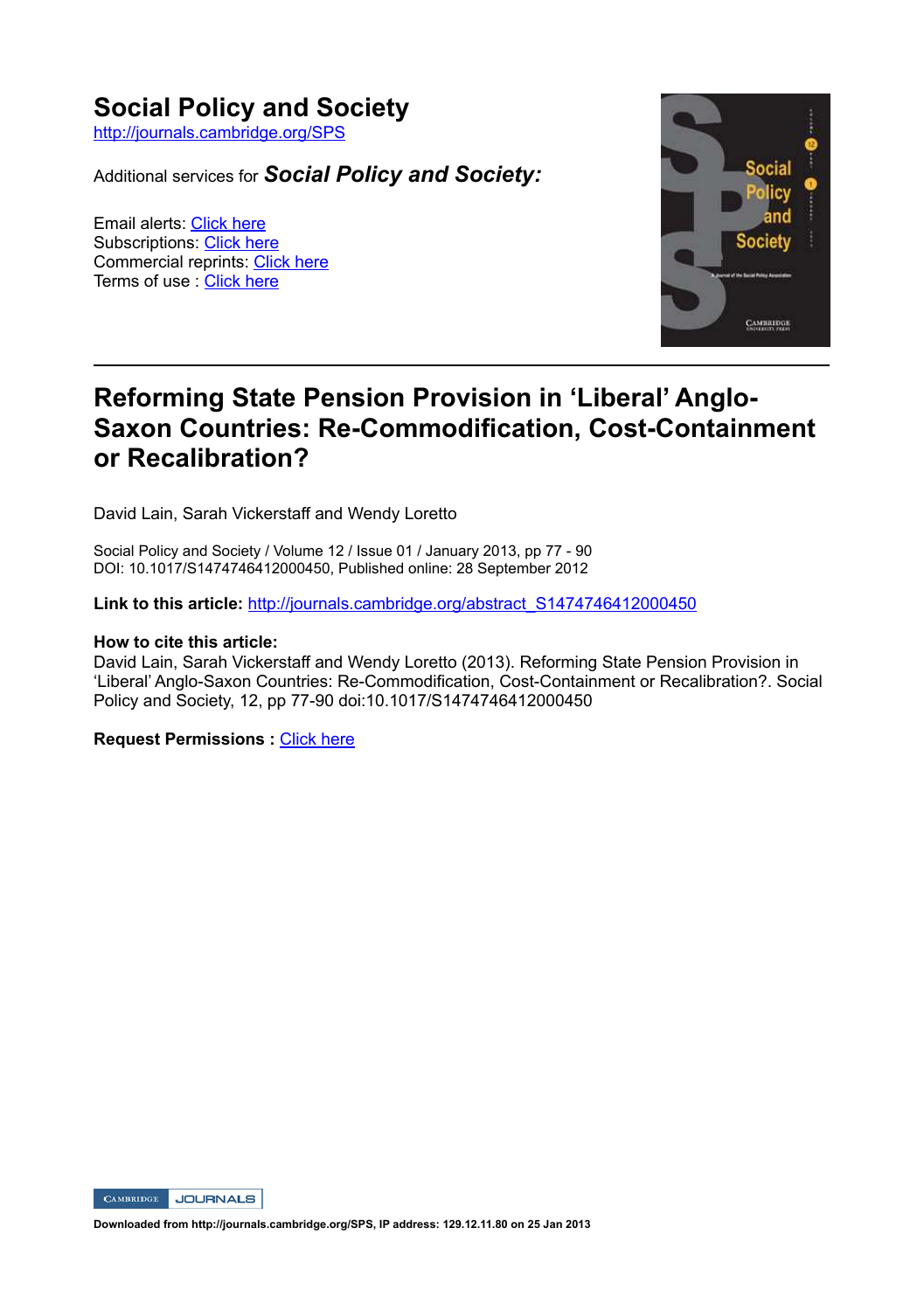## Review Article Reforming State Pension Provision in 'Liberal' Anglo-Saxon Countries: Re-Commodification, Cost-Containment or Recalibration?

#### **David Lain** <sup>∗</sup> **, Sarah Vickerstaff** ∗∗ **and Wendy Loretto** ∗∗∗

<sup>∗</sup>*Brighton Business School, University of Brighton E-mail: D.Lain@brighton.ac.uk* ∗∗*School of Social Policy, Sociology and Social Research, University of Kent E-mail: S.A.Vickerstaff@kent.ac.uk* ∗∗∗*University of Edinburgh Business School, University of Edinburgh E-mail: Wendy.Loretto@ed.ac.uk*

*There are good theoretical reasons for expecting pension reform in Anglo-Saxon countries to follow similar paths. Esping-Andersen (1990) famously identified these countries as belonging to the same 'Liberal' model of welfare, under which benefits, including pensions, are said to be residual and weakly 'de-commodifying', reducing individuals' reliance on the market to a much lesser degree than elsewhere. Pierson (2001) has furthermore argued that because of path dependency welfare states are likely to follow established paths when dealing with 'permanent austerity'. Following this logic, Aysan and Beaujot (2009) argue that pension reform in liberal countries has resulted in increasing re-commodification. In this paper, we review pension reforms in the UK, USA, Canada and New Zealand in the 2000s. We argue that because, in reality, the pension systems differed significantly at the point of reform, the paths followed varied considerably in terms of whether they focused on 're-commodification', 'cost-containment' or 'recalibration'.*

**Keywords:** Pension Reform, Pensions Acts 2007 and 2008, Liberal, path dependency, re-commodification, retrenchment.

#### **Introduction**

Pension reform is one of the most prominent issues for debate in international policy and academic circles. As populations age the ratio of those of 'working age' to retirees declines. As state pensions largely operate on a 'pay-as-you-go' (PAYG) basis, with people in employment funding the pensions of those in retirement, this raises concerns about the ability of countries to pay for the pensions of future retirees. Pierson (2001: 411) further argues that we may now be entering a situation of permanent austerity in developed countries, caused by population ageing and declining economic growth, as less productive service employment replaces manufacturing. Whether or not economic austerity is permanent remains to be seen; GDP growth per capita has tended to fluctuate or increase rather than decline in the English-speaking world – the subject of this article – between the 1970s and 2000 (Organisation for Economic Co-operation and Development

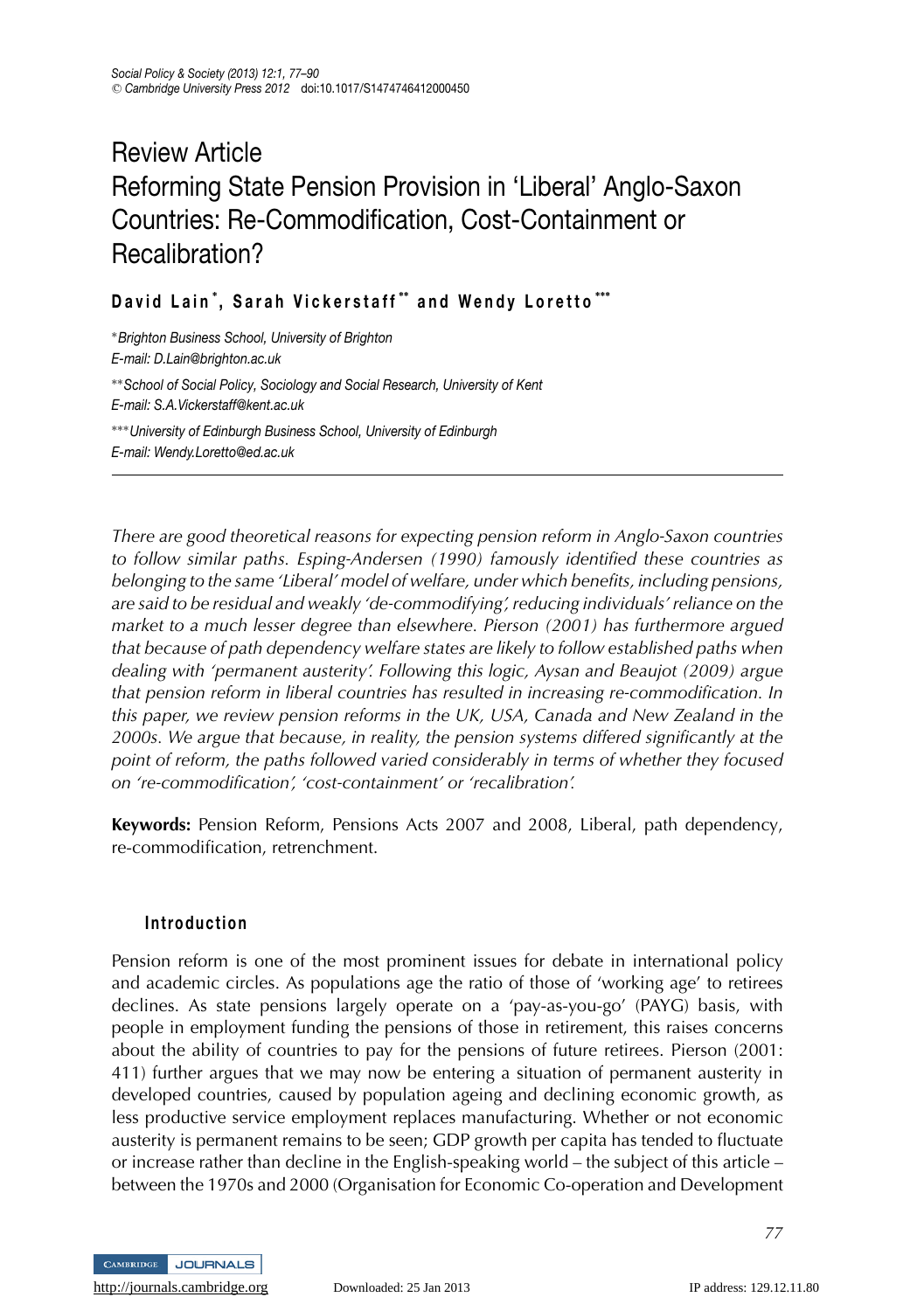(OECD), 2003: 32–3). Nevertheless, governments across the Organisation for Economic Co-operation and Development have recognised the longer-term costs of population ageing with a series of pension reforms in the 2000s (Organisation for Economic Cooperation and Development, 2009: 80–4).

Despite these common demographic pressures, it would be wrong to assume that country responses will be identical. Some scholars have argued that countries with different policy infrastructures are likely to respond differently (Esping-Andersen, 1999; Pierson, 2001; Castles, 2004), and recent work by Aysan and Beaujot (2009) *appears* to confirm this in the field of pensions. A key starting point for these arguments is the work of Esping-Andersen (1990), which argued that welfare states in industrial countries have historically clustered around three 'ideal types'. Welfare states in general are said to 'de-commodify': they reduce individuals' reliance on the market − and the need to sell their labour as a commodity – for meeting their welfare needs. 'Liberal' welfare states, found in English-speaking countries and Japan, are 'weakly de-commodifying': cash benefits are residual, set at very low levels, typically means-tested and/or flat-rate, and allow plenty of space for private provision to develop. Esping-Andersen (1990: 79– 104) considered pensions particularly consistent with these liberal principles in the UK, USA, New Zealand and Canada. In contrast, benefits in 'social democratic' welfare states in Scandinavian countries were said to be extensive, universal, solidaristic and strongly 'de-commodifying'. Between these two extremes were 'Conservative' welfare states in continental Europe, which operated under principles of 'status maintenance': social insurance benefits and pensions replaced previous earnings at high levels, but lacked the redistributive nature of social democratic countries. In later work, Esping-Andersen (1999) continued to make this distinction between Liberal, Conservative and Social Democratic welfare states.<sup>1</sup>

Assuming that countries designated as belonging to a welfare state type have similar policies to start with, we would expect the reform paths to be similar for a number of reasons. First, 'path dependency' is said to be a key factor shaping reform (Pierson, 1994, 2001). The choices available to policy reformers are said to be strongly shaped by past policies; for example, it might be politically difficult to shift the balance to private provision if employees have high state pension expectations because of generous state pensions received by current retirees. Second, countries might continue to follow similar paths where they belong to the same 'family of nations', sharing historical, linguistic and institutional roots as do 'liberal' countries (Castles, 1993); this makes 'policy transfer', the process of learning from other countries more straightforward (Hudson and Lowe, 2004).

Pierson (2001) is of relevance here because he relates welfare reform to Esping Andersen's (1990) typology. Pierson argues that all three types of welfare state will seek a strategy of *cost-containment* in reforming welfare policy in the context of permanent austerity. Pressures to contain costs will be strongest in social democratic and conservative countries and weakest in liberal countries where spending is anyway lower. Different welfare state types will complement this with other approaches which will influence the reform outcomes differently:

- Social democratic welfare states will face 'recalibration through rationalisation': seeking to achieve established (egalitarian) goals in new ways that contain costs.
- Conservative welfare states will face 'recalibration through updating', reforming policies so they address groups and contexts that were ignored or less significant during expansion.

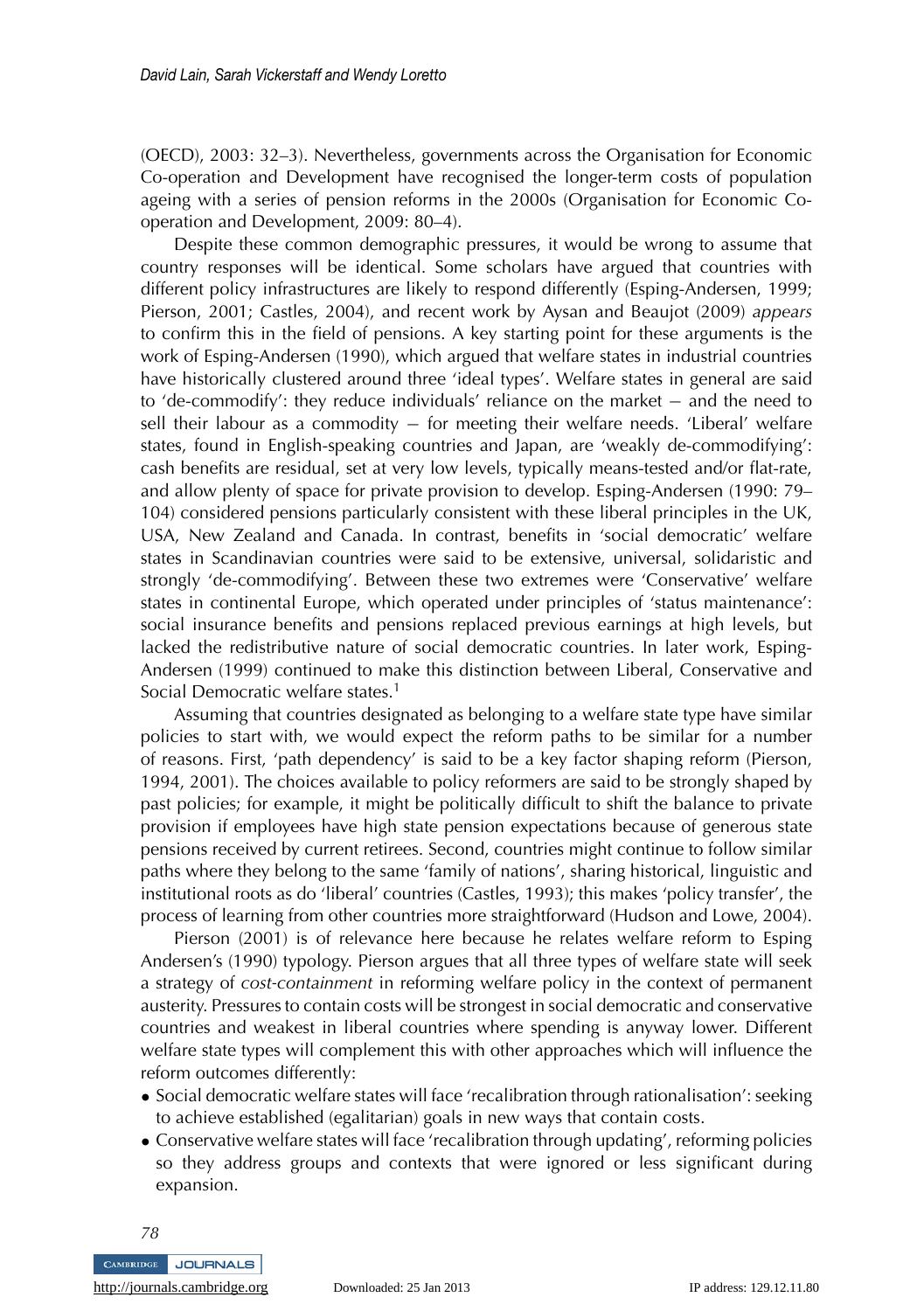• Liberal welfare states will follow the previous path of further 're-commodification', making individuals even more reliant on the market for securing their needs, by tightening up eligibility conditions and reducing benefit levels.

This article therefore explores the extent to which a similar path of re-commodification and cost-containment has occurred in pension reform in Anglo-Saxon Countries in the 2000s. A recent article by Aysan and Beaujot (2009: 702) is one of the few to 'seek to determine the extent to which pension reform follows a path associated with a particular welfare regime'; it concludes that liberal 'countries have followed their traditional path' of re-commodification (ibid.: 711). The evidence for this rests primarily with the spread of private savings (although it does not assess whether this was *re*-commodification in the sense that it *replaced* secure state provision) and increases in state pension ages (which have not been confined to Anglo-Saxon countries). Instead, we argue that state pension provision differed considerably across these countries from the outset, and consequently the nature of reform also differed.

#### **The context of retirement reform: how alike were Anglo-Saxon state pensions?**

The reforms that resulted in the UK Pensions Acts of 2007 and 2008 provide a useful window into reforms in other Anglo-Saxon countries because there was considerable deliberation about what the UK could learn from these countries (see, for example, Pensions Commission, 2004: 58–61, 2005: 102–9). In the UK, there was a near-consensus that the low level of state pension provision was problematic because it resulted in a central role for means-tested benefits. To draw on Palier (2007), pension reform was eased by a shared diagnosis that challenged previous policy instruments, in this case an over-reliance on means-tested benefits. The main political parties and a wide range of business groups were concerned that benefits were undermining saving (Bridgen and Meyer, 2007: 67); Trade Unions, social researchers and NGOs were concerned that failure to claim these benefits resulted in poverty, especially for women. The Pensions Commission, comprising a former industrialist, a trade unionist and a social scientist, was therefore established in 2003.

The need for reform was strongly shaped by the legacy of previous policies. The UK basic state pension had been introduced in 1948 as a flat-rate pension but, contrary to the intentions of the Beveridge Report, below subsistence levels (Williamson and Pampel, 1993). This, combined with the contributory requirements for getting a full pension (fortyfour years for men, thirty-nine for women), meant that people with no other source of income and/or broken career records needed supplementary means-tested benefits.<sup>2</sup> The level of this basic pension was further undermined when the basis for uprating shifted from increases in average earnings to prices from 1980 (Bozio *et al*., 2010: 13). Without doubt, the numbers receiving means-tested income assistance (called 'pension credit' from 2003) would have been higher had it not been for the introduction of the state earnings-related pension in 1978 and its successor, the 'state second pension' in 2002. However, it was only to provide a very modest pension at best (representing a replacement rate of around a fifth of earnings for a narrow band of earnings in the mid 2000s). As a result, in the mid 2000s around half of pensioner households were entitled to pensions credit (Department

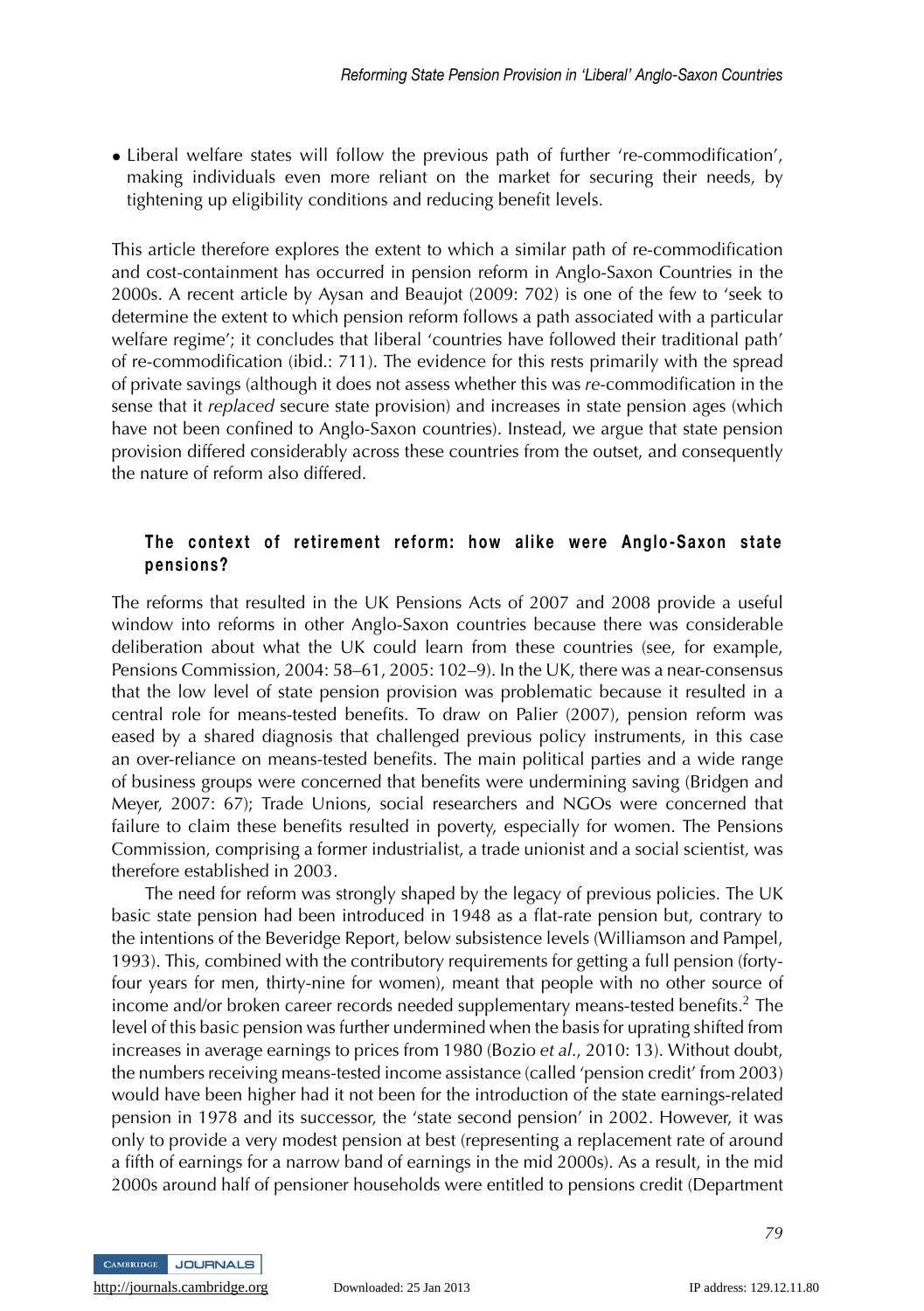



*Notes:* 1 The figure shows 2006 pension levels based on a full contribution record, if required (see Table 1). 2 Earnings-related pensions in the Netherlands are not mandatory, but near-universal in covering over 90 per cent of employees (OECD, 2009: 233). *Source:* Compiled from OECD (2009).

for Work and Pensions, 2008), although the proportion actually receiving a means-tested benefit was below this, at around a third (Department for Work and Pensions, 2007: 35).<sup>3</sup>

The first Pensions Commission report demonstrated that UK state pension levels were much lower than in selected 'earnings-related' systems (Pensions Commission, 2004: 58–9); Figure 1 replicates this data for 2006, just before the Pensions Act 2007. Following the logic of path dependency, the possibility of the UK changing direction and adopting similarly generous earnings-related pensions was ruled out in the second Pensions Commission report. Indeed, the Pensions Commission's decision to confine its proposals to a 'range for debate' of between 7.5 and 8 per cent of GDP spending on state pensions would limit such options. This range was considered 'politically acceptable' (Pensions Commission, 2005: 194), but was considerably below spending levels in countries with 'earnings-related systems' (ibid: 119).

Figure 2 shows pension entitlements at different levels of earnings for English-speaking countries examined in the first Pensions Commission report. Pension levels were higher overall than in the UK for all other countries, but not as high as in 'earnings-related systems'. This suggests that these countries might offer some feasible policy solutions. Nevertheless, pension levels still differed in a non-trivial fashion across countries, and more than we might expect from 'liberal' countries. Someone on half average earnings throughout their career would be entitled to a pension of only 25 per cent of average economy-wide earnings in the UK and US, compared with around 40 per cent in New

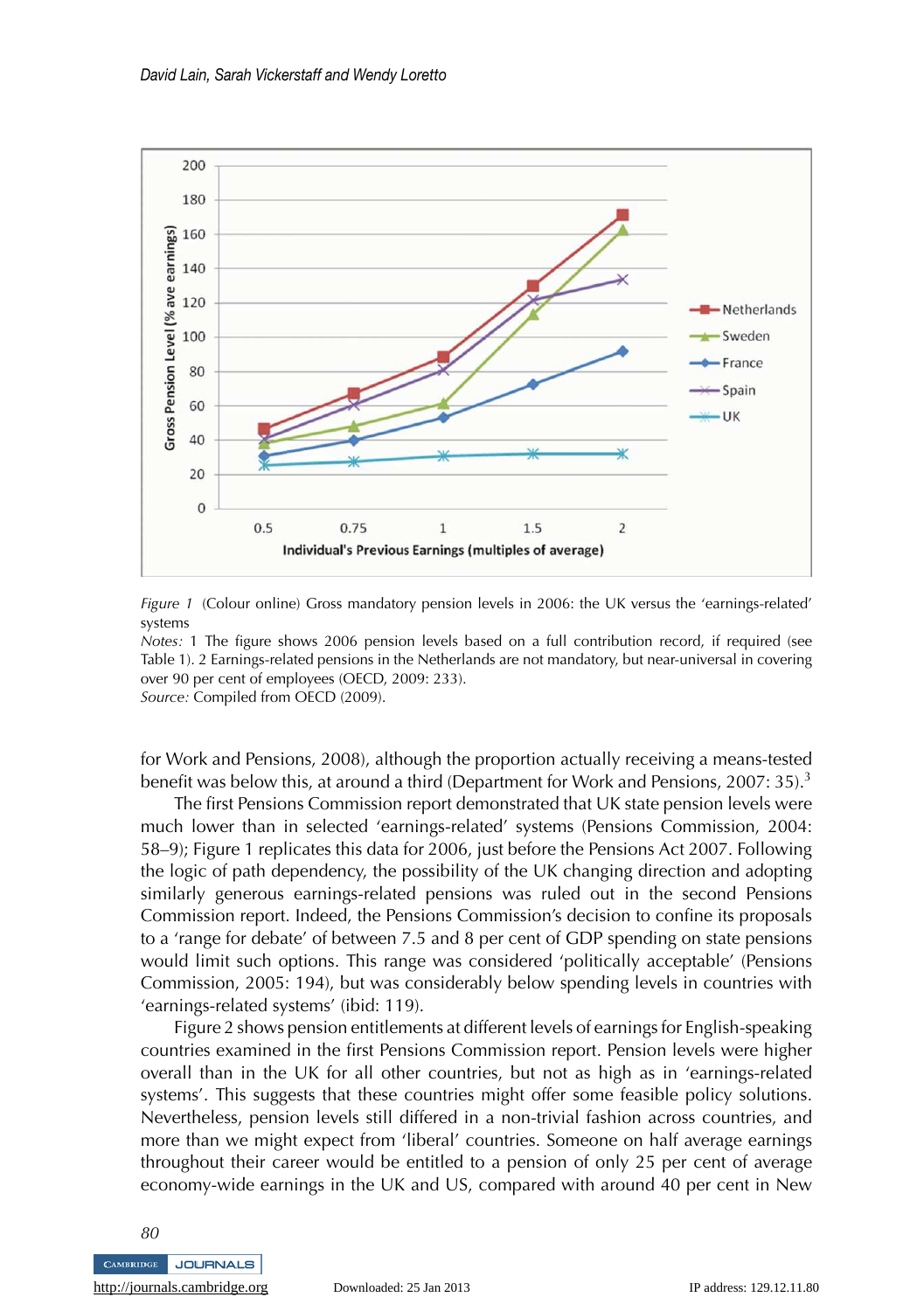

Figure 2 (Colour online) Gross mandatory pension levels in 2006:<sup>1</sup> the UK versus other Anglo-Saxon countries

*Note:* 1 The figure shows 2006 pension levels based on a full contribution record, if required (see Table 1). *Source:* Compiled from OECD (2009).

Zealand and Canada. To understand why, it is useful to take into account the different combinations of flat-rate basic and supplementary pensions provided by countries (see Table 1). Supplementary pensions were earnings-related defined-benefit pensions in all countries, except for Australia where defined contribution pension levels were dependent on investment returns. In the UK, the low level of pensions reflected a weak basic state pension and a very modest contribution from the earnings-related state second pension. In contrast, in the US the state pension rises more dramatically for higher earners, reflecting the earnings-related nature of provision (see below). All other countries managed to provide a pension of at least a third of average earnings, which reflects a more generous 'first-tier' provision of basic and resource-tested pensions.

It should be noted that Figure 2 gives a somewhat optimistic impression for countries offering contributory rather than residency-based pensions (see Table 1). Contributory pensions are dependent on the contributions made, even when they are 'flat-rate'. Women, in particular, often fail to make sufficient contributions due to family career breaks and receive a partial pension as a result, either on the basis of their own employment or by virtue of being married. Figure 3 shows that poverty levels, defined as having less than 50 per cent of median equivalised household disposable income, differed significantly between Anglo-Saxon countries for people over sixty-five in the mid 2000s. Poverty as measured in this way was very low in two countries: Canada and New Zealand. In these countries state pension provision was underpinned by residency-based pensions received by men and women. Ireland, in contrast, had only a modest contributory pension, so those with broken career records and no supplementary provision ended up in poverty.

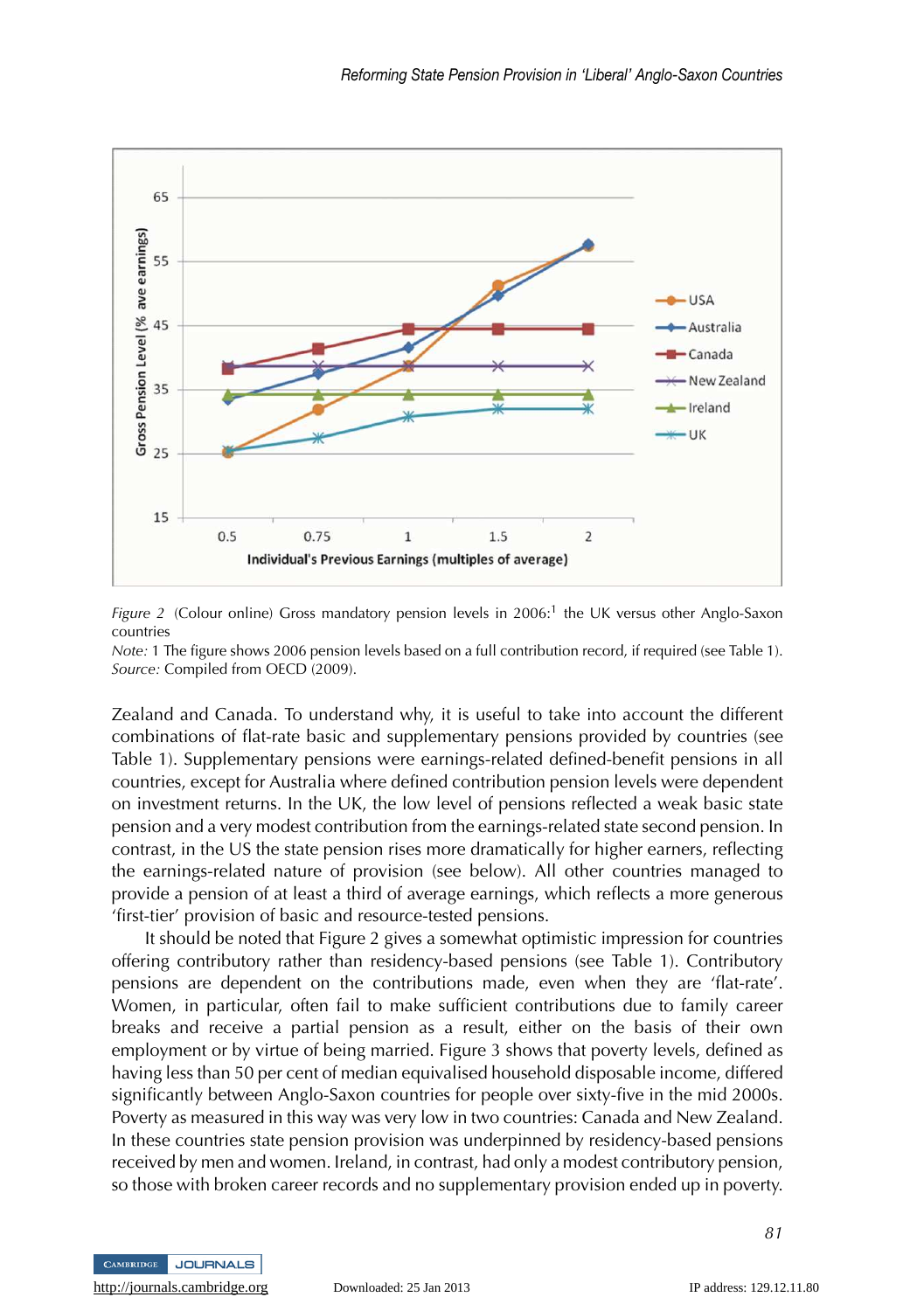|                      | Ist tier: basic income                                      |                                 | 2nd tier:                                                     |
|----------------------|-------------------------------------------------------------|---------------------------------|---------------------------------------------------------------|
|                      | <b>Basic</b>                                                | Resource tested                 | supplementary <sup>1</sup>                                    |
| UK                   | Basic state pension<br>(contributory)                       | Pension credit                  | State second pension<br>(defined benefit)                     |
| Australia            |                                                             | Age pension                     | Superannuation<br>guarantee (private<br>defined contribution) |
| Canada               | Old-age security<br>(residency-based)                       | Guaranteed income<br>supplement | Canada pension plan<br>(defined benefit)                      |
| Ireland              | State pension (contributory)                                |                                 |                                                               |
|                      | New Zealand New Zealand superannuation<br>(residency-based) |                                 |                                                               |
| <b>United States</b> |                                                             | income $)^2$                    | (Supplemental security Social security (defined)<br>benefit)  |

Table 1 State mandated pensions in Anglo Saxon countries: the mid 2000s

*Notes:* 1 all 2nd-tier pensions are contributory.

2 SSI was very marginalised and cannot be considered a significant part of the US pensions system. *Source:* OECD (2009).



*Figure 3* Poverty rates amongst over 65s in the mid-2000s: OECD countries *Source:* OECD (2009: 64).

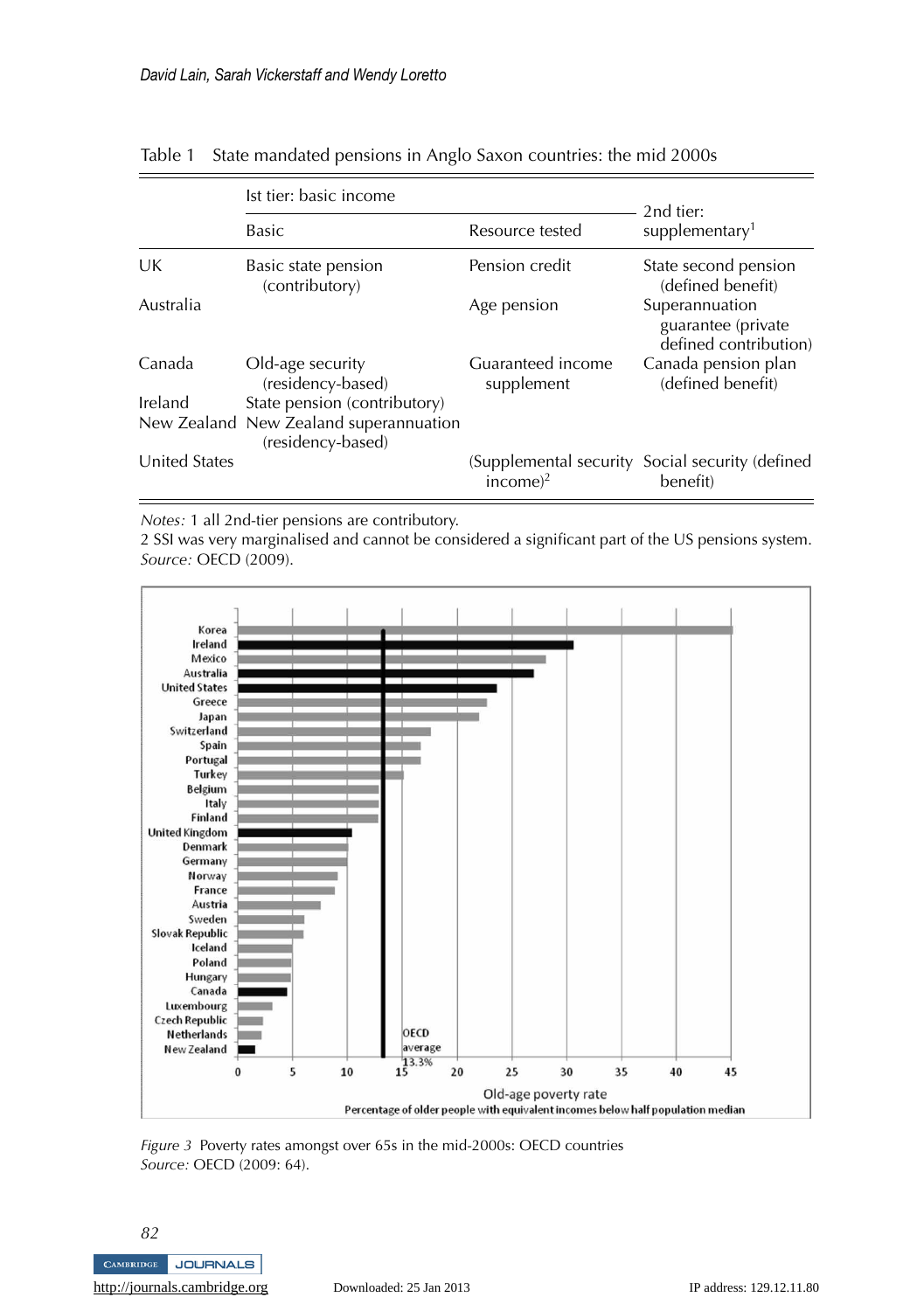Of course, poverty rates are influenced by the *culmination* of pension provision over time, and the high rates of poverty amongst Australians was likely to reflect to a degree the fairly recent introduction of supplementary pensions (in 1992). The United States had high levels of poverty because it had an earnings-related pension with few credits for periods of inactivity, no compensatory basic pension, unlike its counterpart, Canada, and limited means-tested provision (see Lain, 2011, and below). The UK's poverty level was below that of the USA, despite similar pension levels for those on half average earnings (Figure 2), because of a more generous and accessible system of means-tested benefits (see Lain, 2009).

From this brief overview from the mid 2000s, we can see that Anglo-Saxon countries started from quite different positions, and would therefore be unlikely to follow exactly the same pension reform paths. Indeed, in contrast to Aysan and Beaujot's (2009) argument of continued re-commodification, Myles and Pierson (2001) argue that in the field of pensions reforms will differ between countries that are otherwise labelled 'Liberal'. Countries such as the USA and Canada that introduced pay-as-you-go earnings-related pensions before the late 1970s will find retrenchment difficult because these schemes are so well established. Countries failing to introduce such pensions during this period have had a broader range of options. The UK introduced the state earnings-related pension late (in 1978), and its 'immaturity' made it *relatively* easy to undermine from the 1980s onwards. Private pensions were promoted as an alternative through tax incentives (Myles and Pierson, 2001), and its generosity reduced for people retiring after 1999 (Bozio *et al*., 2010: 35). Likewise, countries failing to introduce supplementary pensions by the early 2000s, such as New Zealand, had fewer constraints on the reform process. It stands to reason that in Canada and the USA reformers would be more likely to focus on cost-containment. In the UK and New Zealand, opportunities for re-commodification through retrenchment would be greater. We therefore explore pension reform in both sets of countries.

#### **Pension reform in New Zealand and the UK: re-commodification?**

State pension reforms in recent decades in the UK and New Zealand demonstrate interesting parallels. Both countries have sought to promote private savings in the context of a general decline in defined-benefit occupational pensions, albeit from a higher initial level in the UK. However, in neither country can this be said to represent recommodification because it did not replace generous secure state provision. Indeed, basic state pensions were *strengthened* in New Zealand (in the late 1990s) and in the UK (in the 2000s). 'New Zealand superannuation' was introduced in 1993, but it builds on a long and influential history of providing flat-rate pensions dating back to 1898 (Overbye, 1997). Its predecessor 'National superannuation' was introduced in 1977 as a fairly generous residency-based flat-rate pension with a surcharge from 1985 that clawed back the pension from higher earners (St John and Gran, 2001). This acted as a mild disincentive to save as some people might consume savings prior to retirement to avoid the surcharge (ibid: 209–210). In 1998 the surcharge was dropped as a result of a government coalition agreement. New Zealand Superannuation therefore became a universal pension; it was pegged at 65–72.5 per cent of average earnings for a couple, following an accord between the three major political parties.

The prospect of a 'citizens pension' above the level of means-tested income benefits, similar to universal New Zealand superannuation, was attractive to the Pensions



<http://journals.cambridge.org> Downloaded: 25 Jan 2013 IP address: 129.12.11.80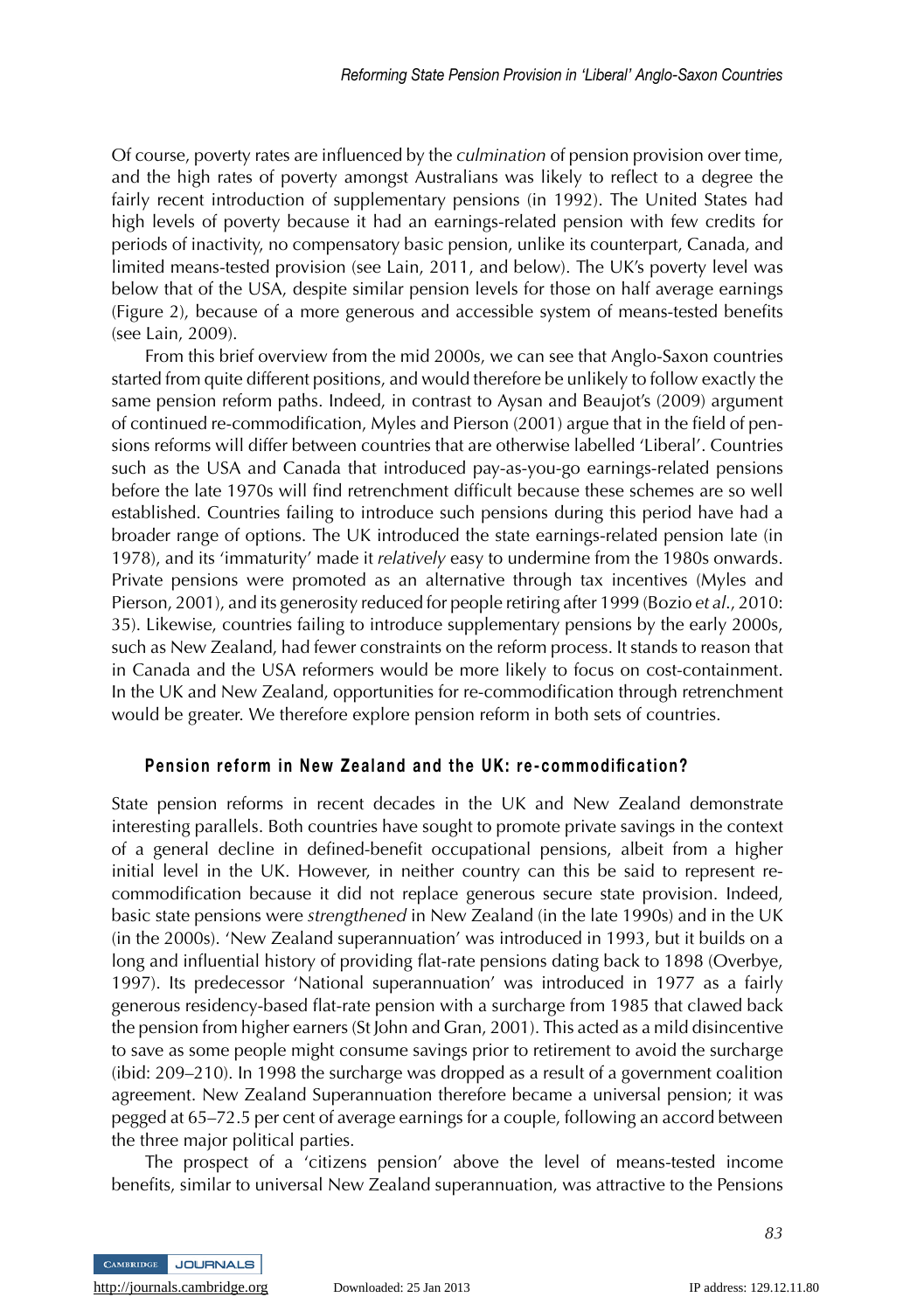Commission as a replacement for the basic and second pension (2005: 212–13). However, it was felt this option would result in a large and immediate increase in pension spending, and that much of the benefit would flow to higher earners (ibid.). Instead, the Pensions Commission wanted to *gradually* arrive at the situation of a more generous and universal flat-rate state pension system. This would reduce means testing over time compared with projected levels (ibid.: 10). Accruals to the basic state pension would become residencybased, and increases would be pegged to average earnings rather than prices. This would expand the coverage of people receiving the 'full pension' and halt its long-term decline. The state second pension would also become flat-rate over time, although it would remain contributions-based, completing the two 'tiers' of flat-rate state pension provision. The state second pension had replaced the state earnings-related pension in 2002; it was aimed at providing more generous pension incomes for those on lower earnings (Bozio *et al*., 2010: 38). Over time, this pension was to become flat-rate; the Pensions Commission proposed a speeding up of this process so that it was flat-rate by 2030. Finally, the Pensions Commission abolished the right to opt out of the second state pension unless the individual had a defined-benefit occupational pension, expanding the numbers receiving both state pension elements.

The main thrust of the Pensions Commission's proposals were accepted in the Pensions Act 2007, although the basic state pension accruals were not to become residency-based. Instead, the number of contribution years required for a full pension were to be reduced to thirty (with allowances for caring responsibilities) (Price, 2007). This, it was hoped, would lead to 'near-universality' in state pension provision. The reforms, whilst welcomed by many groups, were not without critics. Price (2007) argued that it will take a long time for modest benefits for women to materialise, and that a citizen's pension would more effectively address the problem of years spent by women doing part-time work and not accruing pensions. Furthermore, although the reforms will reduce the need for means-tested benefits, government projections have suggested that a third will still be *entitled* to pension credit in 2050 (Department for Work and Pensions, 2008: 21, 2011: 22). Conscious of these criticisms, the Coalition government has proposed in a green paper moving to a single-tier flat-rate pension above pension credit levels (Department for Work and Pensions, 2011). This would bring UK state pension provision much closer to the New Zealand model. This enhancement of the state pension could have quite a significant impact for many pensioners retiring in future, particularly women, and would arguably encourage saving. However, unlike New Zealand a full pension will require thirty years of contributions and people will have to wait longer to receive it. The UK state pension age is to rise to sixty-eight, reaching sixty-six as soon as 2020; in New Zealand there are no plans to raise the state pension age above sixty-five.

Some have argued that the promotion of private saving rather than enhancement of earnings-related provision in the UK is undesirable because investment returns are unpredictable, as evidenced by the financial crisis (Waine, 2009). However, in both countries such an approach in the 2000s represented a continuation of 1990s policy. In New Zealand, the Taskforce on Private Provision for Retirement was established in 1991. In the UK, Labour Prime Minister Tony Blair committed early in his premiership to increasing the share of retirement incomes from private sources to 60 per cent (Rowlingson, 2002: 628). The UK government's attempt to promote private saving among low and medium earners through personal stakeholder pensions had, however, been a failure, as few chose to invest in them (Waine, 2009). The UK Pensions Commission

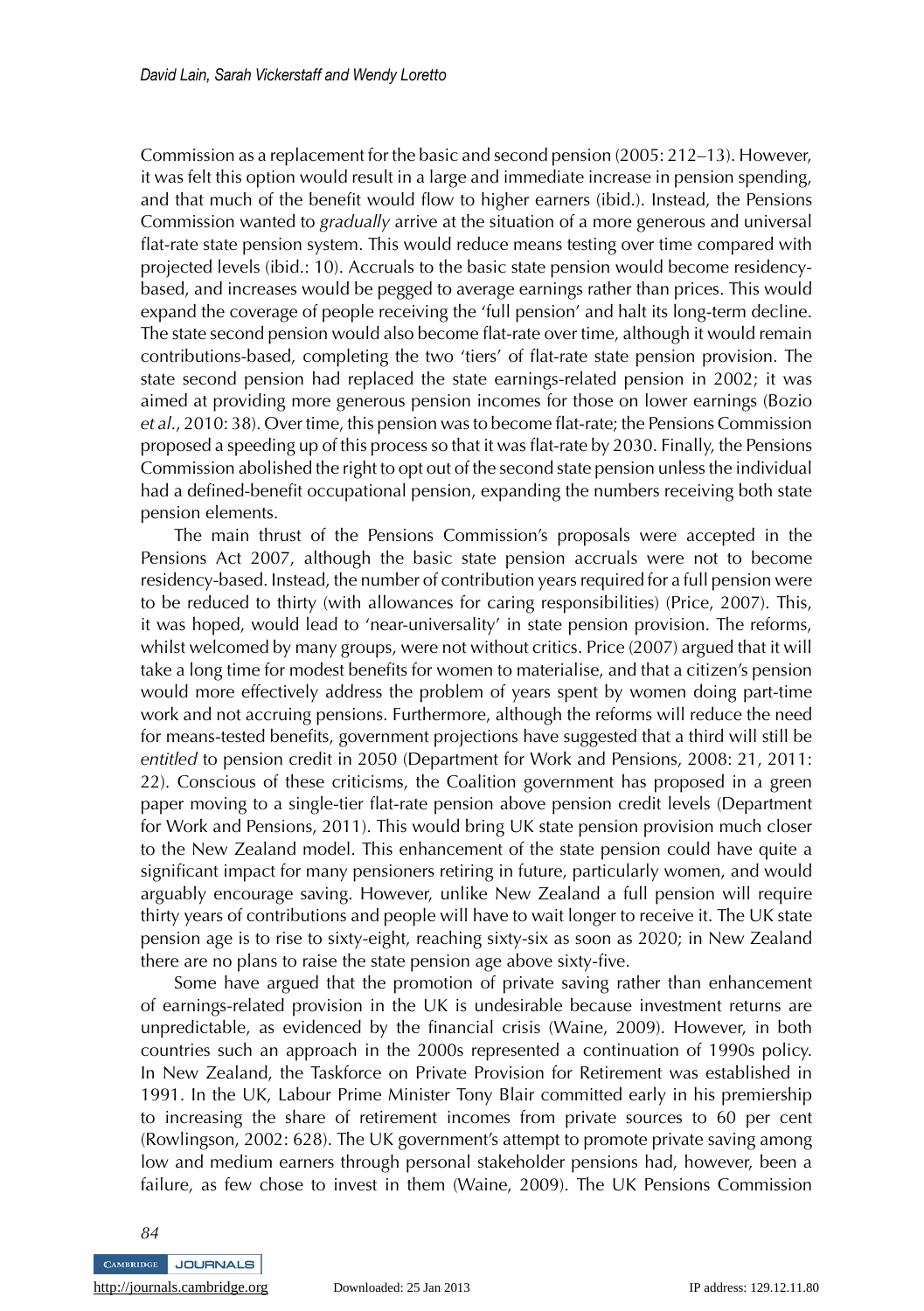therefore looked to defined contribution savings schemes in other countries where individuals were *automatically* enrolled, including New Zealand and Australia. These showed greater promise of widespread coverage than voluntary saving via, for example, equivalent 401k schemes in the United States. One possible 'compulsory' model was provided by Australia's superannuation guarantee, which was introduced in 1992 and mandated all employers to contribute 9 per cent of an employee's earnings into a private pension. However, the UK Pensions Commission anticipated an employee contribution, and thought that if individuals were forced to save it would be a seen as a tax and would reduce public willingness to support flat-rate state pension provision (Pensions Commission, 2005: 3). New Zealand's planned defined contribution Kiwisaver offered a solution to this problem through 'auto-enrolment', people would be enrolled onto a savings scheme but with the right to opt out (see the discussion in ibid: 108). Kiwisaver was introduced in 2007, after the Pensions Commission had reported; however, the plans offered the possibility of dealing with the problem of savings inertia and of greatly expanding private coverage. The default contribution rate was to be 4 per cent of average earnings, split between the employer and employee. The Pensions Commission recommended the creation of a 'National Pension Saving Scheme' (NPSS), later renamed 'Personal Accounts' and then the 'National Employee Savings Trust' (NEST). Employees will contribute 4 per cent of earnings, employers 3 per cent and the government 1 per cent (Waine, 2009). Employees will be automatically enrolled if the employer does not have an approved occupational pension, but will be able to opt out. The scheme differs in a number of respects from Kiwisaver, not least the attempt to reduce costs through a central administration (Rashbrooke, 2009: 99). Nevertheless, in terms of general principles the schemes are similar (Organisation for Economic Co-operation and Development, 2011: 11). NEST is currently scheduled to be rolled out across employers between 2012 and 2017, starting with the largest employers.

Overall, then, pension reform in the 2000s cannot be described as recommodification; the UK in the 2000s and, to a lesser degree, New Zealand in the 1990s actually enhanced their state pensions in order to promote saving. Private saving was promoted through Kiwisaver and NEST, through the innovative use of auto-enrolment, but not as a replacement for more secure state provision. Reforms therefore represented recalibration through rationalisation, using new methods to advance established goals, in this case the promotion of private saving.

#### **The USA and Canada: cost-containment?**

Although Pierson (2001) links the USA and Canada together because of their established PAYG earnings-related pensions, their pensions systems differ considerably because of the historical route they have taken. Canada's pension system developed out of the same 'social assistance' tradition as the UK and New Zealand being concerned with addressing poverty as a key pensions aim (Overbye, 1997). Unlike its counterparts, Canada had supplemented the universal flat-rate pension (old age security) with the earnings-related Canada pension plan by the end of the 1960s (Beland and Myles, 2005: ´ 252). It represented a 'small scale version of the traditional Swedish design', with middle and upper level earners supplementing their incomes through private pensions (ibid.). Social policy in Canada has been subject to some retrenchment (Lightman and Riches, 2009: 53); however, as Beland and Myles point out, the pensions model has proved ´

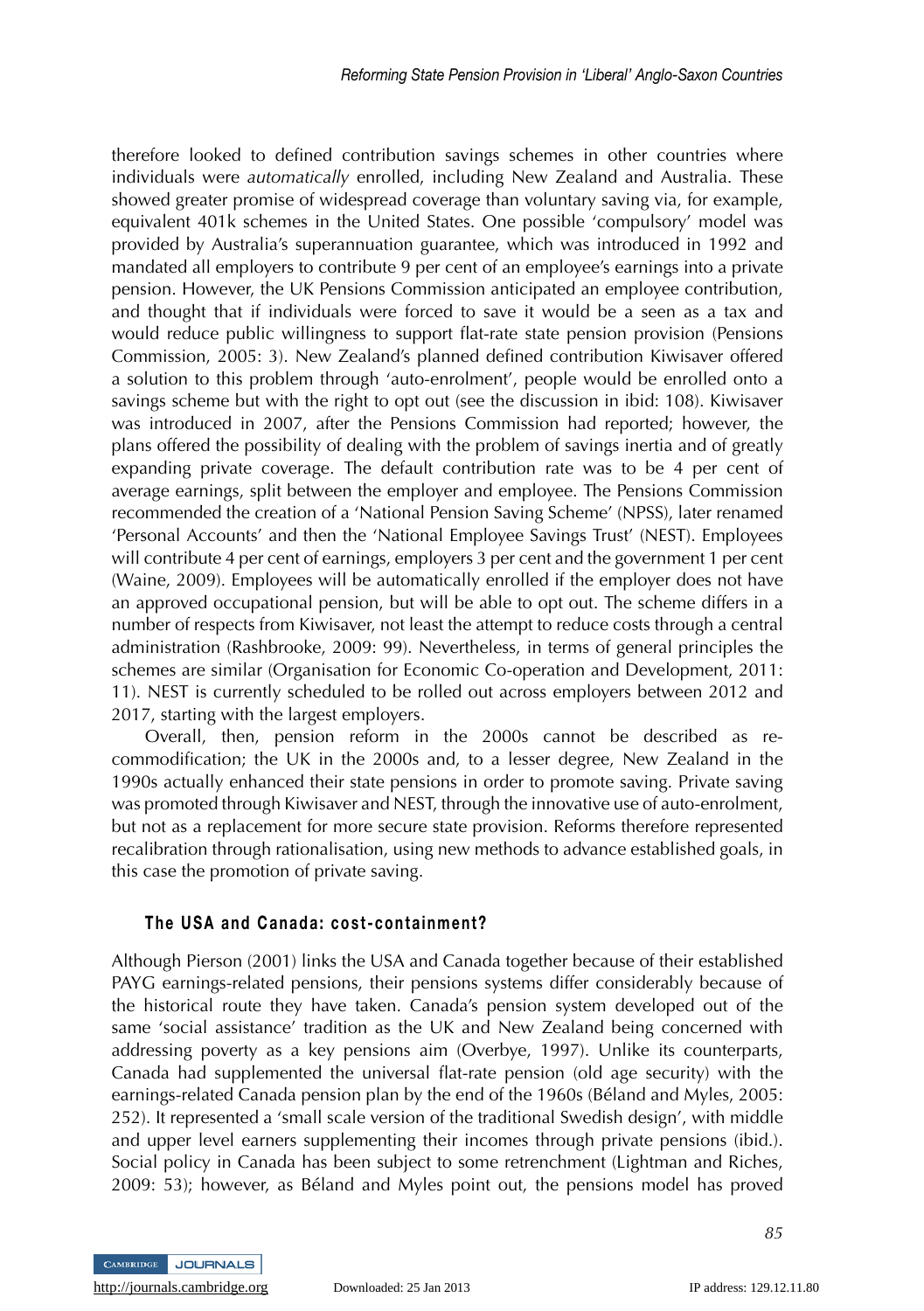remarkably resilient over the decades. An income test for old age security introduced in 1989 to claw back benefits from higher earners was perhaps the most significant change, but this only affected around 5 per cent of the richest seniors (Beland and Myles, 2005: ´ 259). This could be considered a form of cost-containment, albeit a modest one. Later attempts to target OAS payments to poorer families at the expense of the middle classes were shelved in 1998 because the proposals lacked public support (Lightman and Riches, 2009: 53).

Reforms to the earnings-related Canada pension plan can be viewed as a form of recalibration through rationalisation: attempting to meet established goals through new means. Beland and Myles (2005: 253) argue that in the context of concern about ´ sustainability:

contribution rates were raised to create a surplus to be invested in equities markets with future revenues used to finance future benefits ... maintaining [Canada pension plan] benefit levels while smoothing out the effects of demographic change on contribution rates across successive cohorts of workers.

There were no plans to raise the Canadian state pension age above sixty-five, although at the time of writing it looks likely that the age of the old age state pension will rise gradually to sixty-seven (Curry and Chase, 2012).

In the USA, first impressions suggest that little has changed, beyond some costcontainment measures, as we would expect. Weaver (2005: 232) argues that 'it has enacted no major changes to the social security programme since ...1983' (see Organisation for Economic Co-operation and Development, 2009: 94, for the period after 2004). Attempts at cost-containment have involved an increase in the 'normal' state pension age from sixty-five to sixty-seven between 2003 and 2027. More fundamental reforms have also been mooted by previous Republican administrations, including attempts to shift individuals to private savings plans from social security (Hacker, 2006). Harrington Meyer (forthcoming) also argues that contribution holidays during the recession may undermine social security long term. However, up until the present time at least, social security has remained relatively unchanged because of the difficulties of reforming an established, popular programme (Weaver, 2005).

If we look to the poorest, however, this group have faced a considerable degree of re-commodification via changes to their retirement incomes. To understand why this would happen, we need to understand why social security has come to be seen as an earned entitlement whilst means-tested benefits are unearned and therefore vulnerable to retrenchment. Earnings-related social security was introduced in 1935 as a result of the dire consequences of the 1929 Wall Street Crash (Williamson and Pampel, 1993: 107). As Rimlinger (1971: 229) makes clear, 'Congress [wanted] forms of protection that were consistent with the dominant values of self help and rewards related to individual effort.' Social security met this requirement by mimicking private occupational pensions by linking payments directly to earnings and work history. Later social security reforms led to some redistributive alterations, most notably a higher replacement rate for lower bands of earnings. Nevertheless, without a basic or minimum state pension it fails to provide adequate pensions to a significant share of older people, particularly women, blacks and Hispanics (Harrington Meyer and Herd, 2007).

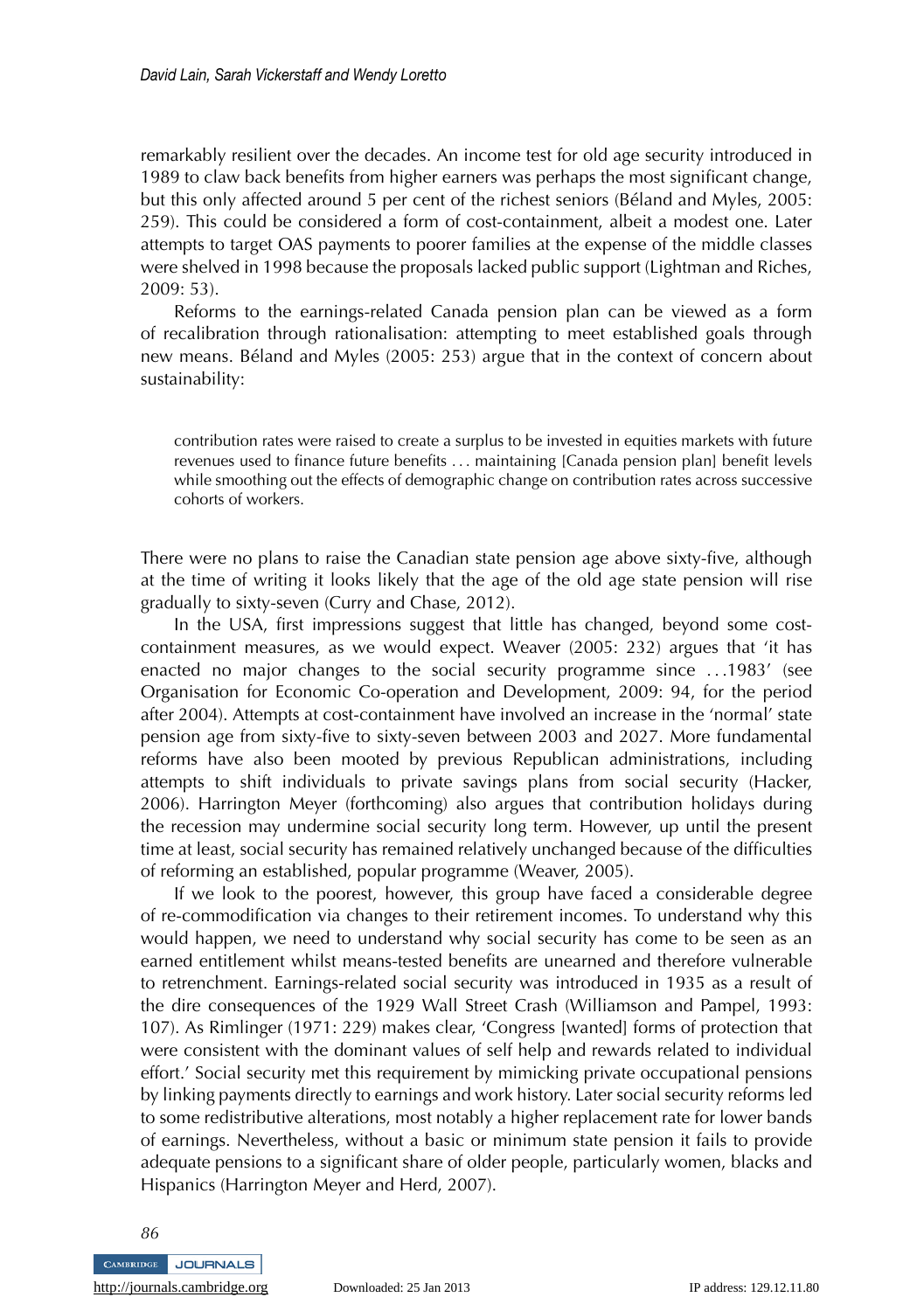Means-tested supplementary security income was introduced in 1974, to bring social assistance, then provided at the state level, under control and prevent it from undermining the 'earned' social security pension (Cates, 1983). As an 'unearned' benefit, it lacked the support of a powerful base of middle-class recipients (Pampel, 1998). Benefit levels are very low, only 'guaranteeing' an income of around a fifth of average earnings for a single person (Lain, 2011). Furthermore, capital eligibility conditions have become much more difficult to reach over time. It has therefore become what Elder and Powers (2006) call the 'incredible shrinking programme'; by the early 2000s, only around one in twenty received the benefit (Lain, 2009) despite poverty levels of 25 per cent (Figure 3). This retrenchment was less to do with reforms *per se*, but instead reflected a lack of political will to *maintain* eligibility criteria in real terms. The allowable assets level has remained at \$2,000 since 1989 and experienced an overall decline of 63 per cent in real terms between 1974 and 2002 (Elder and Powers, 2006: 343); its value has obviously continued to decline further in the following ten years. This is in contrast to the UK, where savings restrictions on eligibility for pension credit were actually lowered during the 2000s.<sup>4</sup> Lain (2009) has argued that the decline in support for the poorest older people in the US must be viewed in the context of attempts to make people more financially responsible for their retirement timing. Key to this development was the abolition of mandatory retirement under the Reagan Administration to enable those with inadequate retirement incomes to continue working. It should be noted that a reduction in support for the poorest was not confined to older people in the US, and although Canadian welfare state was subject to retrenchment, the consequences for the poorest have been less severe in general (Myles, 1998).

#### **Discussion and conclusion**

Since Esping-Andersen (1990), comparative research has often assumed that Anglo-Saxon welfare states will follow the same liberal, residual path. In the field of pensions, the analysis in this article suggests this is somewhat simplistic. They started in different places in the 2000s, as evidenced by the differing poverty rates, and consequently followed different reform paths. In making sense of these changes, the distinction made by Pierson (2001) between re-commodification, cost-containment and recalibration is very useful. However, our analysis suggests these paths are often played out in ways under-appreciated by comparative research, and we found little evidence of uniform re-commodification in Anglo-Saxon countries as suggested by Aysan and Beaujot (2009).

In two of the countries reviewed here, we might instead expect retrenchment to be rather difficult and the emphasis to rest on modest cost-containment: Canada and the United States (Myles and Pierson, 2001). In neither country were these longestablished, politically popular earnings-related pensions undermined significantly by reforms. However, the poorest in the US did experience significant re-commodification. This occurred in part because of a strong dualism between the pensions of the majority (including the politically powerful middle class) and the benefits received by the poorest minority. In these instances, it may be possible for political actors to allow provision for the poorer, weaker group to become undermined over time whilst the pensions of the majority are protected. This 'dual' path did not happen in Canada, as reflected in the low poverty rates in the 2000s. This suggests that when the incomes that the poorest rely on are received by (almost) everyone, as is the case with residency-based old age security, they are popular

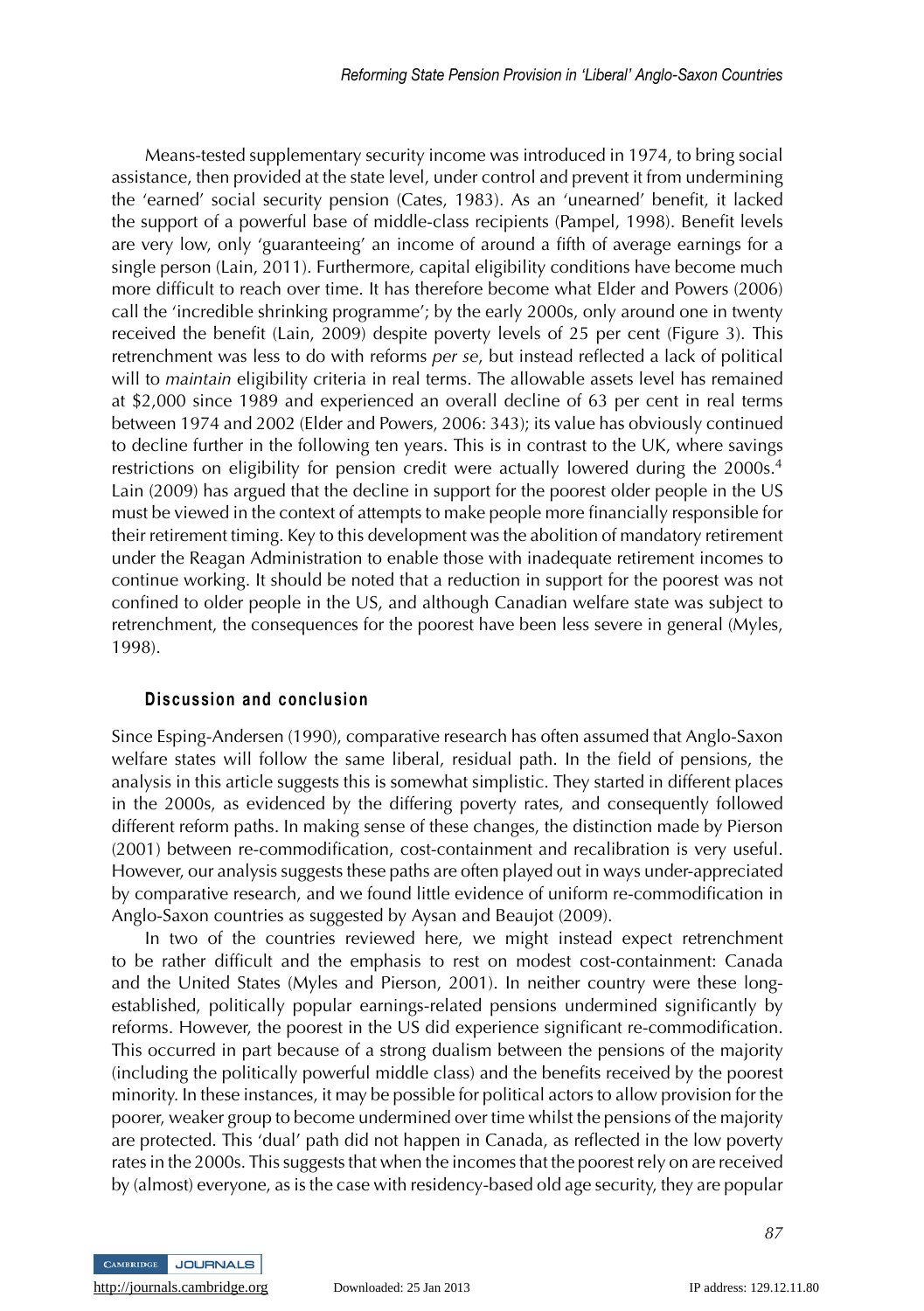and therefore less vulnerable to retrenchment. Canada is additionally interesting because they moved to *increase* contributions to the earnings-related Canada pension plan, in order to retain pension levels and smooth out the financial costs of population ageing. This example of 'recalibration through rationalisation' shows that when provision is popular and it is not obvious where cuts will fall, an option is raising contribution levels. This possibility is often marginalised in debates about the 'pensions crisis'.

Finally, the concept of recalibration though rationalisation is useful for understanding polices to promote private saving through new means in the UK and New Zealand. In the UK, means-tested benefits have been a central aspect of the pensions system because of the low level of state pension provision; this has discouraged saving. The UK therefore appears to be moving in the direction of *enhancing* state pension provision in order to *promote* saving. New Zealand also followed this path to a degree in the 1990s, with the abolition of a surcharge on its state pension. Earlier research on welfare state retrenchment (for example, Pierson, 1994) would have had difficulties explaining this phenomenon through attempts at retrenchment or re-commodification. Furthermore, the notion of recalibration helps us to understand attempts to meet the established goal of promoting savings through auto-enrolment into individual savings accounts. Re-commodification is too simple a means of understanding this, however, as individual savings accounts were not a replacement for generous state provision.

Anglo-Saxon countries have therefore used different strategies of cost-containment, recalibration and/or re-commodification depending on their historical legacies. Often the paths adopted have been under-theorised by previous comparative research, for example the possibility of state pension expansion under certain conditions, or a dualisation occurring between retirement incomes received by different groups. These differences between Anglo-Saxon countries are also likely to persist. Indeed, the choices available to policy makers may be wider than in Scandinavian and Continental European countries because of lower spending pressures.

#### **Notes**

1 Esping Andersen (1999: 94) examined the possibility of Antipodean and Mediterranean welfare state types, but concluded that his previous typology remained the most persuasive.

2 Credits were added for years spent out of the labour force for reasons of caring, but these were insufficient to fully account for years women typically spent outside the labour force (Ginn, 2003).

3 Pension credit was available from age sixty for men and women, in-line with women's lower state pension age at this time.

4 Pensions credit replaced minimum income guarantee in 2003, and incorporated a 'savings credit' element which aimed to 'reward' low income individuals that had saved.

#### **References**

Aysan, M. F. and Beaujot, R. (2009) 'Welfare regimes for aging populations: no single path for reform', *Population and Development Review*, 35, 4, 701–20.

- Béland, D. and Myles, J. (2005) 'Stasis amidst change: Canadian pension reform in an age of retrenchment', in G. Bonoli and T. Shinkawa (eds.), *Ageing and Pension Reform around the World: Evidence from Eleven Countries*, Cheltenham: Edward Elgar, pp. 252–73.
- Bozio, A., Crawford, R. and Tetlow, G. (2010) *The History of State Pensions in the UK: 1948 to 2010*, London: Institute for Fiscal Studies.

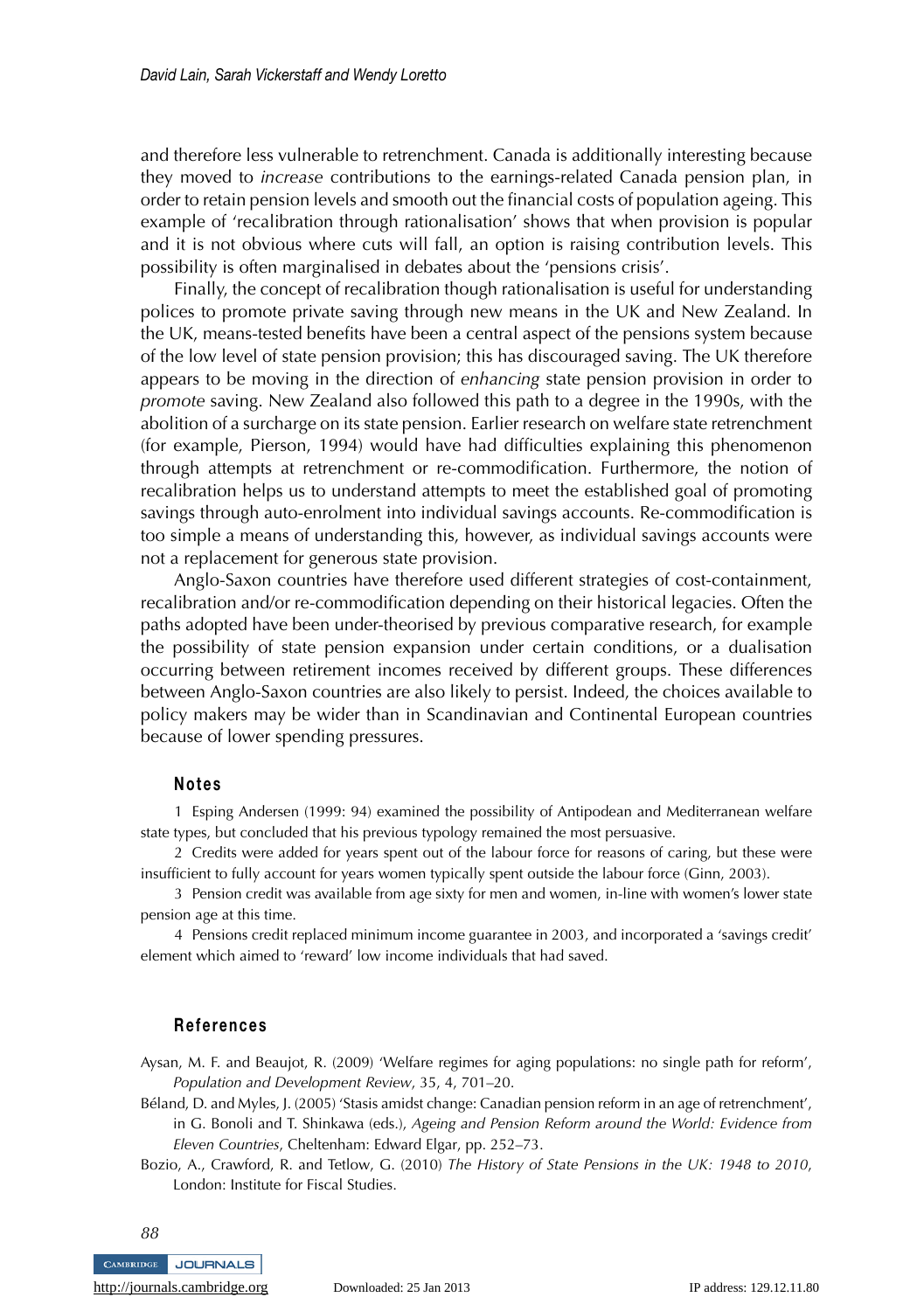- Bridgen, P. and Meyer, T. (2007) 'The British pension system and social inclusion', in T. Meyer, P. Bridgen and B. Riedmuller (eds.), *Private Pensions Versus Social Inclusion? Non-State Provision for Citizens at Risk in Europe*, Cheltenham: Edward Elgar, pp. 47–78.
- Castles, F. G. (ed.) (1993) *Families of Nations: Patterns of Public Policy in Western Democracies*, Aldershot: Dartmouth Publishing Company.
- Castles, F. G. (2004) *The Future of the Welfare State: Crisis Myths and Crisis Realities*, New York: Oxford University Press.
- Cates, J. R. (1983) *Insuring Inequality: Administrative Leadership in Social Security, 1935–54*, Ann Arbor, MI: University of Michigan Press.
- Curry, B. and Chase, S. (2012) 'Conservative's budget to reset retirement at 67', http://www. theglobeandmail.com/news/politics/conservatives-budget-to-reset-retirement-at-age-67/article2385085/ [accessed 28.05.2012].
- Department for Work and Pensions (DWP) (2007) *The Pensioners' Incomes Series 2005/6 (Revised)*, London: Department for Work and Pensions.
- Department for Work and Pensions (2008) 'Projections of entitlement to income related benefits to 2050', http://www.dwp.gov.uk/docs/projections-of-entitlement-to incomerelatedbenefitsjune2008.pdf [accessed 28.05.2012].
- Department for Work and Pensions (2011) *A State Pension for the 21st Century*, Green Paper CM 8053, London: Department for Work and Pensions.
- Elder, T. E. and Powers, E. T. (2006) 'The incredible shrinking program', *Research on Aging*, 28, 3, 341–58.
- Esping-Andersen, G. (1990) *The Three Worlds of Welfare Capitalism*, Princeton, NJ: Princeton University Press.

Esping-Andersen, G. (1999) *Social Foundations of Postindustrial Societies*, Oxford: Oxford University Press.

- Ginn, J. (2003) *Gender, Pensions and the Lifecourse: How Pensions Need to Adapt to Changing Family Forms*, Bristol: The Policy Press.
- Hacker, J. S. (2006) *The Great Risk Shift: The Assault on American Jobs, Families, Health Care, and Retirement and How You Can Fight Back*, New York: Oxford University Press.
- Harrington Meyer (forthcoming) 'Changing social security in the US: rising insecurity?', *Social Policy and Society*.
- Harrington Meyer, M. and Herd, P. (2007) *Market Friendly or Family Friendly?: The State and Gender Inequality in Old Age*, New York: Russell Sage Foundation.
- Hudson, J. and Lowe, S. (2004) *Understanding the Policy Process: Analysing Welfare Policy and Practice*, Bristol: The Policy Press.
- Lain, D. (2009) 'Healthy, wealthy and wise? Working past age 65 in the UK and USA', unpublished D.Phil. thesis, Brighton: University of Sussex.
- Lain, D. (2011) 'Helping the poorest help themselves? Encouraging employment past 65 in England and the USA', *Journal of Social Policy*, 40, 3, 493–512.
- Lightman, E. S. and Riches, G. (2009) 'Canada: one step forward, two steps back', in P. Alcock and G. Craig (eds.), *International Social Policy*, Basingstoke: Palgrave, pp. 45–65.
- Myles, J. (1998) 'How to design a "Liberal" welfare state: a comparison of Canada and the United States', *Social Policy and Administration*, 32, 4, 341–64.
- Myles, J. and Pierson, P. (2001) 'The comparative political economy of pension reform', in P. Pierson (ed.), *The New Politics of the Welfare State*, Oxford: Oxford University Press, pp. 305–33.
- Organisation for Economic Co-operation and Development (2003) *The Sources of Economic Growth in OECD Countries*, Paris: OECD.
- Organisation for Economic Co-operation and Development (2009) *Pensions at a Glance*, Paris: OECD.
- Organisation for Economic Co-operation and Development (2011) *Pensions at a Glance*, Paris: OECD.
- Overbye, E. (1997) 'Mainstream pattern, deviant cases: the New Zealand and Danish pension systems in an international context', *Journal of European Social Policy*, 7, 2, 101–17.
- Palier, B. (2007) 'Tracking the evolution of a single instrument can reveal profound changes: the case of funded pensions in France', *Governance*, 20, 1, 85–107.